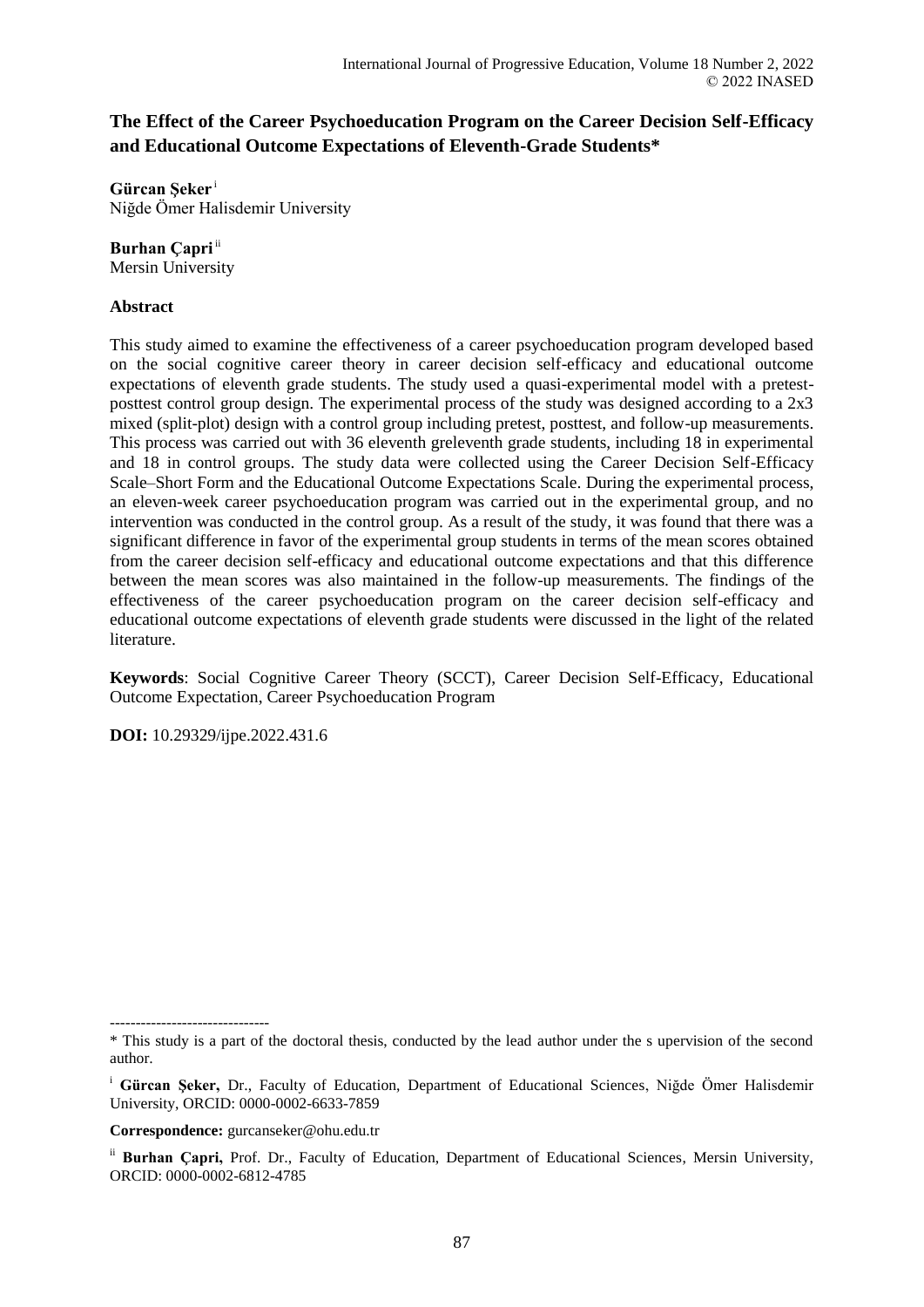### **INTRODUCTION**

Career development is a concept introduced to keep up with the changing nature of career and business behaviors that cover a significant part of the life span. This concept encompasses interests, skills, values, information about the business world, and other formal or informal experiences in the lifeline starting from childhood and continuing until retirement. Although career development is often used independently of each other, it is considered a concept that comprises career decisions and choices (Lent & Brown, 2013).

One of the basic components of the career development and decision process is career decision self-efficacy, which is handled within the framework of social cognitive career theory (Hackett & Betz, 1981). Social cognitive career theory was developed by Lent, Brown, and Hackett (1994) based on the general social cognitive theory of Bandura (1986). Social cognitive career theory focuses on three cognitive variables, which it suggests are important in career development, and the interaction between these variables. These are self-efficacy (belief), outcome expectation, and personal goals (Lent, 2013).

Social cognitive career theory identifies the role of perceived self-efficacy in career development and career decision-making and focuses on research on this topic (Hackett & Betz, 1995). The concept of self-efficacy was first used in the field of career development with a study conducted by Hackett and Betz (1981). The concept of career decision self-efficacy has been widely used in the literature since the development of the career decision self-efficacy scale by Taylor and Betz (1983).

Career decision self-efficiency is expressed as the belief or expectations of the individual about their own abilities in making career decisions (Taylor & Betz, 1983). High career decisionmaking self-efficacy of individuals shows that they are more confident in their ability to better evaluate their skills, interests, and potential, to gain accurate information about the professions and qualifications required by the professions, and to set concrete and attainable goals and that it boosts the individual's motivation. On the contrary, low self-efficacy causes either postponement of career decision-making or difficulties in the career decision-making process (Lent et al., 1994).

Low career decision self-efficacy may negatively affect search for career and decision-making behaviors, and it is assumed that this situation may emerge as an important predictor of career indecision. Therefore, it is stated that the process of making an effective career decision should include not only the development of skills but also the confidence in these skills. This situation motivates studies related to self-efficacy in the career decision-making process (Taylor & Betz, 1983).

The literature on career decision self-efficacy has focused on scale adaptation studies (Chaney et al., 2007; Gaudron, 2011; Hampton, 2006; Işık, 2010; Miguel et al., 2013; Miller et l., 2009; Presti et al., 2013). On the other hand, career indecision (Büyükgöze-Kavas, 2011; Creed et al., 2006; Lam & Santos, 2018; Taylor & Betz, 1983; Xu & Tracey, 2014) seems to be one of the important variables studied in relation to career decision self-efficacy. Besides, concepts, such as selection of a career (Gianakos, 1999; Pulliam et al., 2017; Sisco, 2014), personality traits (Hou et al., 2014; Jin et al., 2009; Page et al., 2008; Penn & Lent, 2019; Wang et al., 2006), and perceived support for a career (Alliman-Brisset et al., 2004; Garcia et al., 2012; Gushue & Whitson, 2006; Patel et al., 2006), have been among variables whose relationship with career decision self-efficacy has been examined.

One of the cognitive variables dealt with in the career development process in social cognitive career theory is the concept of "outcome expectation". Outcome expectation refers to personal beliefs about the outcome of performing a particular behavior. Self-efficacy is related to a person's perception of what they can do, while outcome expectation is related to expectations for the consequences of a behavior to be exhibited. Although self-efficacy and outcome expectation are generally thought to be low or high in parallel with each other, there may be situations where one is higher or lower than the other (Lent, 2013). Bandura states that self-efficacy and outcome expectations should be handled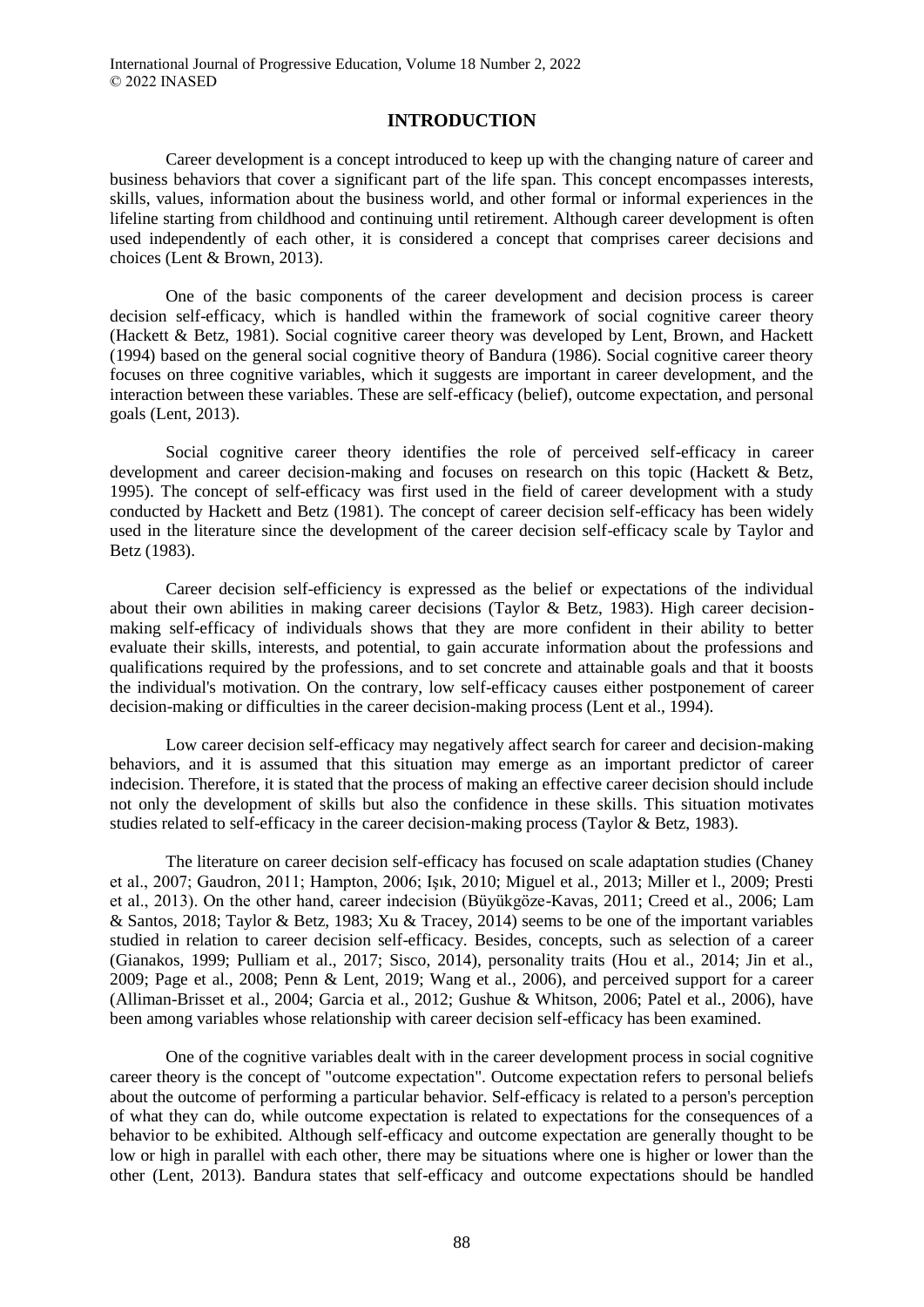separately from each other. Outcome expectation is a person's prediction of the outcome of the behavior they put into practice. Self-efficacy, on the other hand, is the belief that the person can successfully perform the necessary behaviors to achieve the outcome. There are different outcome expectations including physical, social, and self-evaluation specific to the targeted behavioral areas (Bandura, 1986).

The concept of outcome expectation is studied as one of the important components of career selection and performance goals within the framework of social cognitive career theory. In this context, outcome expectation is defined as the imagined outcome of performing certain career-related behaviors (Lent et al., 1994). Betz and Voyten (1997) defined outcome expectations based on social cognitive career theory as an individual's beliefs about the results of certain educational or career decision-making behaviors by evaluating them under the heading of career outcome expectations. When the outcome expectations specific to the targeted behavioral areas are evaluated, one of the outcome expectation areas that is not taken into account is the educational outcome expectations. Educational outcome expectations express the expectations of the individual to achieve certain outcomes as a result of completing a certain educational level (Springer et al., 2001). Outcome expectations have also been examined in the field of education in a manner specific to the behavioral areas. These areas may include areas of outcome expectations, such as mathematics or science, as well as academic subject areas specific to the targeted behavioral area. However, it is noteworthy that in studies on outcome expectations in the field of education, areas, such as career choice and career decision, are ignored (Tilley, 2005).

Social cognitive career theory suggests that the goals people set for themselves are significantly influenced by their self-efficacy and outcome expectations, and that self-efficacy and outcome expectations have an important contribution to the development of career interests (Lent & Brown, 1996). In the literature, there are many correlational studies that discuss self-efficacy and outcome expectations variables together (Adachi, 2014; Ali et al., 2005; Bağlama & Uzunboylu, 2017; Conkel-Ziebell, 2010; Conklin et al., 2013; Domene, 2012; Feldt & Woelfel, 2009; Gushue, 2006; Gushue & Whitson, 2006; Metheny & Mcwhirter, 2013). On the other hand, there are a limited number of experimental studies (Bozgeyikli, 2005; Chartrand & Rose, 1996; Eşkisu et al., 2020; Işık, 2010; Mcwhirter et al., 2000) which address these two concepts together.

In the literature, it has been seen that experimental studies examining the effectiveness of career intervention programs on variables (career decision self-efficacy, outcome expectations) considered in the context of social cognitive career theory have mainly used university samples (Baldwin, 1998; Cox, 1996; Foltz & Lusso, 1998; Fouad et al., 2009; Gallo, 2017; Grier-Reed & Skaar, 2010; Guillen, 2007; Joslyn, 2015; Lam & Santos, 2018; Lip, 2014; Oreshnick, 1991; Reese & Miller, 2006; Sun, 2019). Considering the limited number of studies with high school students compared to studies with university samples, the career intervention programs developed within the scope of these studies are effective in the positive development of career decision self-efficacy and outcome expectations. For example, in their study conducted with Italian adolescents, Chiesa et al. (2016) aimed to improve the career decision-making process by increasing the career decision selfefficacy of the participants with the career group intervention program prepared for adolescents in the transition to university or business life. The results of the study indicated that the career group intervention program was effective in increasing career decision-making self-efficacy. The findings of the study conducted by Mcwhirter et al. (2000), on the other hand, showed that a nine-week career education program had an effect on the career decision self-efficacy of high school students, as well as the self-efficacy and professional outcome expectations for vocational skills. In addition to various studies in the literature showing that career intervention programs have an impact on the career decision self-efficacy (Falco & Summers, 2019; Medina, 2010; Miles & Naidoo, 2017) and outcome expectations of high school students (Garcia, 2018), there are also studies (Dungan, 1992; Kraus, 1997) showing no significant difference between the mean scores of the experimental and control groups in terms of the effectiveness of career intervention programs.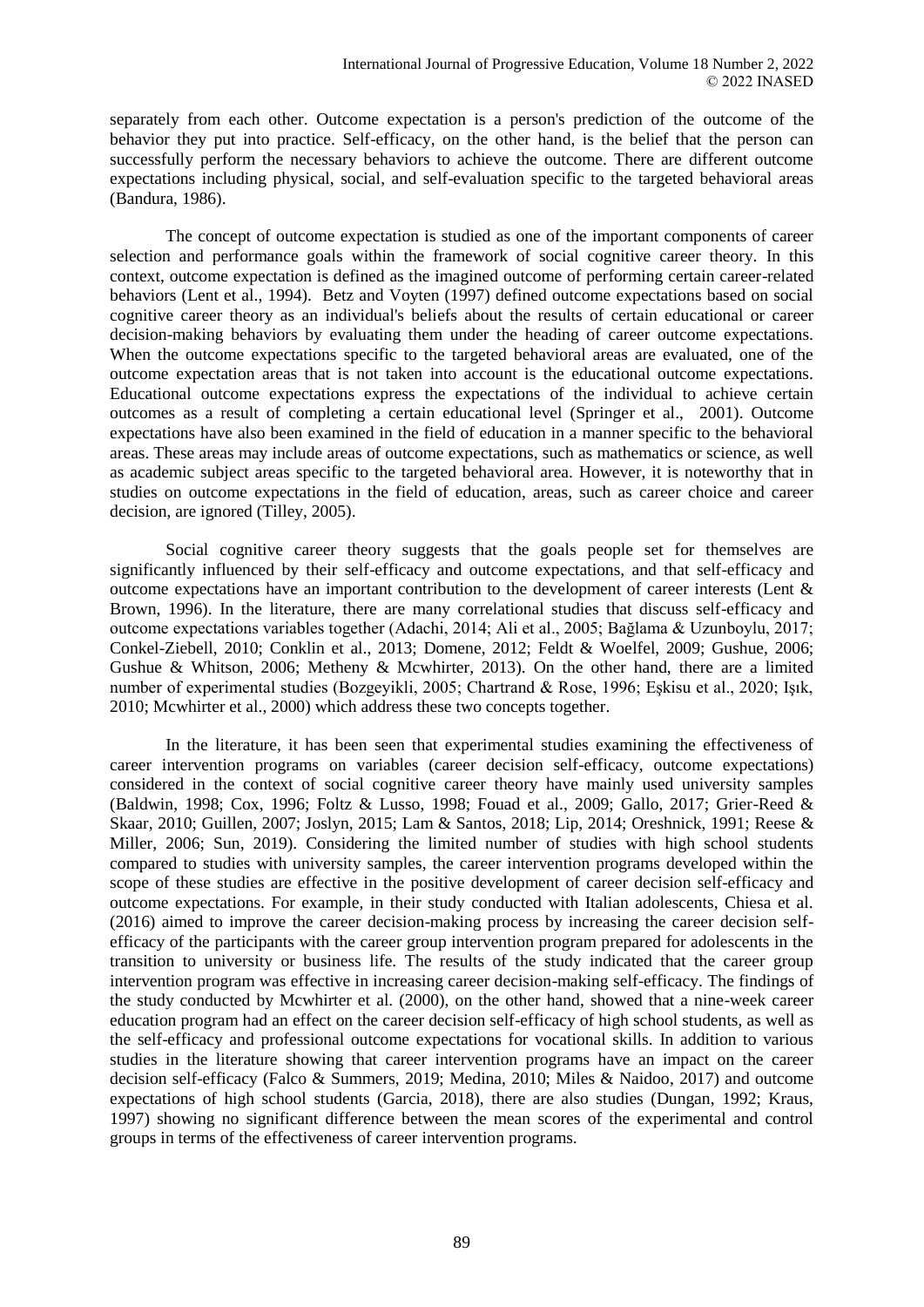The number of experimental studies involving career intervention programs developed within the framework of social cognitive career theory in Turkey is quite limited, and these studies have generally been conducted on university students (Eşkisu et al., 2020; Işık, 2010; Kahraman, 2020; Öztürk, 2020; Uzun, 2019). On the other hand, it is seen that there are also experimental studies, which consisted of samples made up of middle school students and which utilized vocational group guidance programs (Bozgeyikli, 2005; Seçer et al., 2013).

The effectiveness of career intervention programs prepared for career decision self-efficacy and outcome expectations within the framework of social cognitive career theory and the lack of career intervention programs developed in the context of social cognitive career theory for high school students in Turkey should be evaluated as a situation that needs considering. Considering that a career psychoeducation program that can contribute to the fulfillment of career development tasks of high school students can be useful, a career psychoeducation program based on social cognitive career theory was prepared for 11th-grade students within the scope of this study. The main purpose of this study is to test the effectiveness of the career psychoeducation program, which was prepared to increase the career decision self-efficacy and educational outcome expectations of 11th-grade students, who are in the process of making career decisions. Based on this general purpose, the following hypotheses were tested:

• There will be a difference between the mean career decision self-efficacy posttest scores of experimental group students participating in the career psychoeducation program and the control group students not included in the program in favor of the experimental group. This difference in mean scores will persist in the follow-up measurements to be made after twelve weeks.

• There will be a difference between the mean educational outcome expectations posttest scores of experimental group students participating in the career psychoeducation program and the control group students not included in the program in favor of the experimental group. This difference in mean scores will persist in the follow-up measurements to be made after twelve weeks.

#### **METHOD**

#### **Research Model**

This study used a quasi-experimental model with a pretest-posttest control group design to investigate the effectiveness of the career psychoeducation program developed based on social cognitive career theory on the career decision self-efficacy and educational outcome expectation levels of 11th-grade students. The quasi-experimental model is an experimental model, where the participants are not determined randomly and full control of potential confounding (secondary) variables cannot be achieved (Johnson and Christensen, 2017). The experimental process of the study was designed according to a 2x3 mixed (split-plot) design with a control group including pretest, posttest, and follow-up measurements. One of the variables whose effect on the dependent variable is examined in mixed designs is defined as the different experimental procedure conditions carried out on the groups formed (experiment and control), and the other is the repeated measurements of the subjects at different times (pretest, posttest, and followup) (Büyüköztürk, 2014).

#### **Study group**

The study group was selected among the 11th-grade students at Atatürk Anatolian High School located in the central county of Niğde province. Accordingly, the career decision self-efficacy and educational outcome expectation scales were administered to 233 11th-grade students, and as a result of the analysis of the data obtained, 39 students whose scores were below a standard deviation were included in the experimental process. The students were informed about the purpose and scope of the study and told that participation in the study was voluntary. Three of the students stated that they were not willing to participate in the study, and the remaining 36 students were divided into two and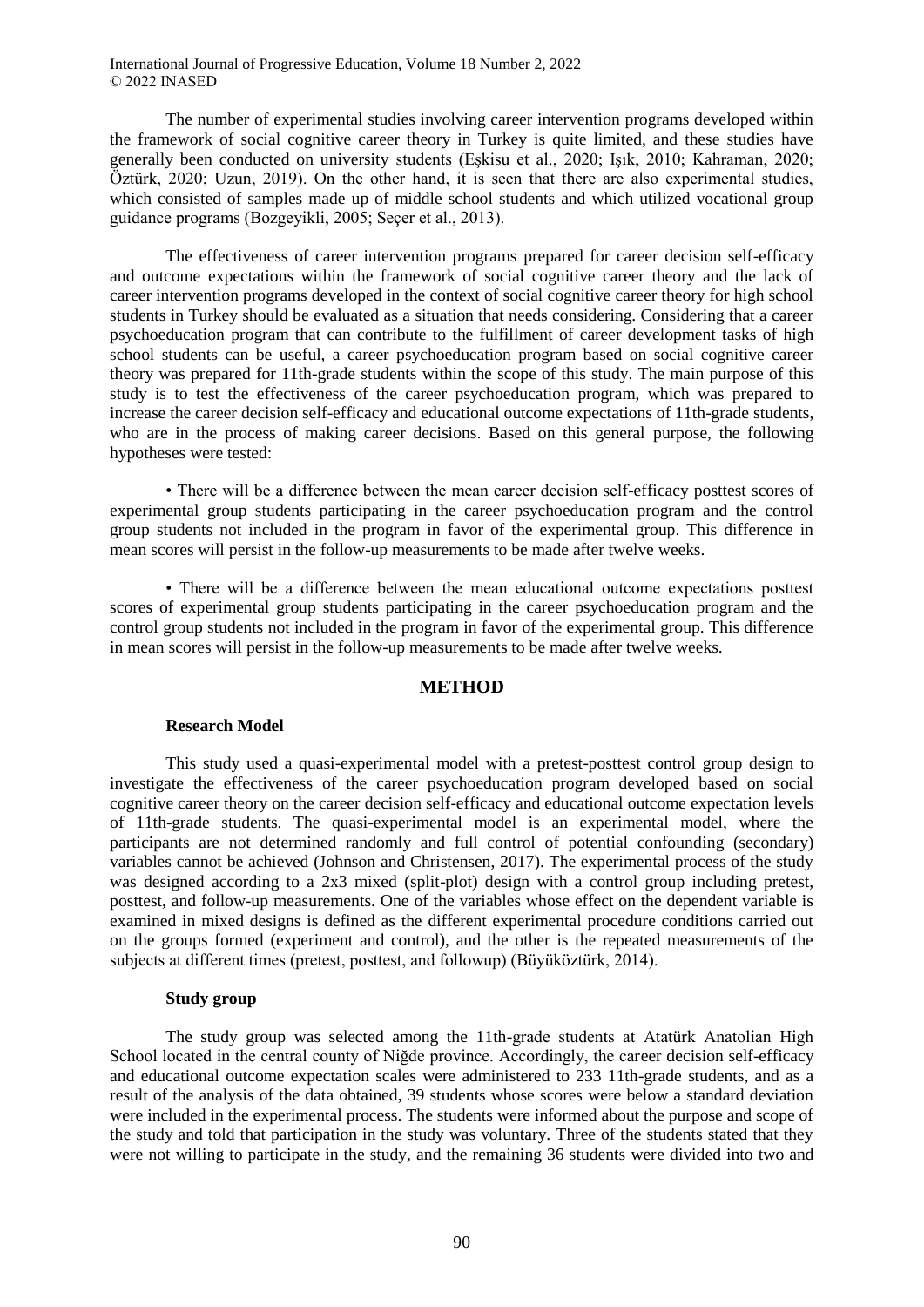assigned to the experimental and control groups randomly. The experimental group consisted of 13 female and 5 male students, and there were 12 female and 6 male in the control group.

### **Data collection tools**

### *The Career Decision Self-efficacy Scale-Short Form (CDSES-SF)*

The Career Decision Self-efficacy Scale-Short Form (CDSES-SF), which was developed by Betz, Klein, and Taylor (1996) and adapted to Turkish by Işık (2010), is used to determine the perceived self-efficacy in university students for the tasks they need to fulfill during their career decision-making process. The scale consists of five sub-dimensions, namely, accurate self-appraisal, gathering occupational information, goal selection, planning, and problem solving, and a total of 25 items. While responding to the items on the scale, the participants use a five-point Likert-type rating ranging between "no confidence (1)" and "complete confidence (5)" to indicate how confident they are in performing the tasks stated. A total score can be obtained from the scale. High scores indicate a high level of career decision-making self-efficacy. In the process of adapting the scale to the sample of Turkish university students, the internal consistency coefficient was calculated with Cronbach's alpha calculation method, and the stability coefficient was calculated with the test-retest method. Cronbach's alpha coefficient was found to be .88, and the stability coefficient was found to be .81.

As the study was conducted with  $11<sup>th</sup>$ -grade students, the psychometric properties of the scale were examined in a sample of high school students within the scope of the doctoral thesis study conducted by Şeker (2020). To examine the psychometric properties of the scale, first, necessary permission for using the scale was obtained for this study, and then data were collected on a voluntary basis from 450 9-12<sup>th</sup>-grade high school students in schools located in the central county of Niğde. The findings obtained as a result of the confirmatory factor analysis revealed that the general model was explained by the five-factor structure as shown by the coefficients obtained  $(X^2 = 559.05, Sd = 265,$  $X^2$ /*Sd*=2.07, *CFI*=.91, *TLI*=.90, *RMSEA* (%90 GA)= .049 (.043-.054), *SRMR*= .05). For the reliability analysis of the scale in the high school sample, the internal consistency coefficient was calculated. As a result of the analysis, it was found that Cronbach's alpha  $(\alpha)$  internal consistency coefficient was .92. Findings regarding the construct validity and reliability analysis of the short form of the career decision self-efficacy scale in the Turkish high school students sample revealed that the 25-item fivefactor structure fitted the high school sample.

### *The Educational Outcome Expectations Scale*

The Educational Outcome Expectation Scale reveals the expectations of high school students regarding the outcome of the education they have been receiving for their career development and occupational/academic goals (Şeker, 2020). A five-point Likert-type scaling ranging from "completely disagree" to "completely agree" was preferred for the educational outcome expectations scale. Explanatory (EFA) and Confirmatory Factor Analysis (CFA) techniques were employed to determine the construct validity of the scale. The data for both analyses were collected in two stages from  $9<sup>th</sup>$ -12<sup>th</sup>-grade students in secondary education institutions located in the central county of Niğde province. Data were collected from 545 students for EFA in the first stage and 324 students for CFA in the second stage. As a result of the analysis, a scale consisting of two sub-dimensions and 11 items was obtained. The sub-dimensions were named "career-oriented educational outcome expectations" and "academic-oriented educational outcome expectations". The reliability of the measurements obtained from the educational outcome expectation scale was calculated by the internal consistency reliability coefficient (Cronbach's alpha) and test-retest reliability methods. The internal consistency reliability coefficient was found to be .81 for the academic-oriented educational outcome expectation subdimension of the scale, and .85 for the career-oriented educational outcome expectation subdimension. The internal consistency reliability coefficient for the overall scale score was calculated as .87. The coefficients for the test-retest reliability analysis were .65 for the academic-oriented educational outcome expectations sub-dimension, .78 for the career-oriented educational outcome expectations sub-dimension, and .79 for the overall scale score.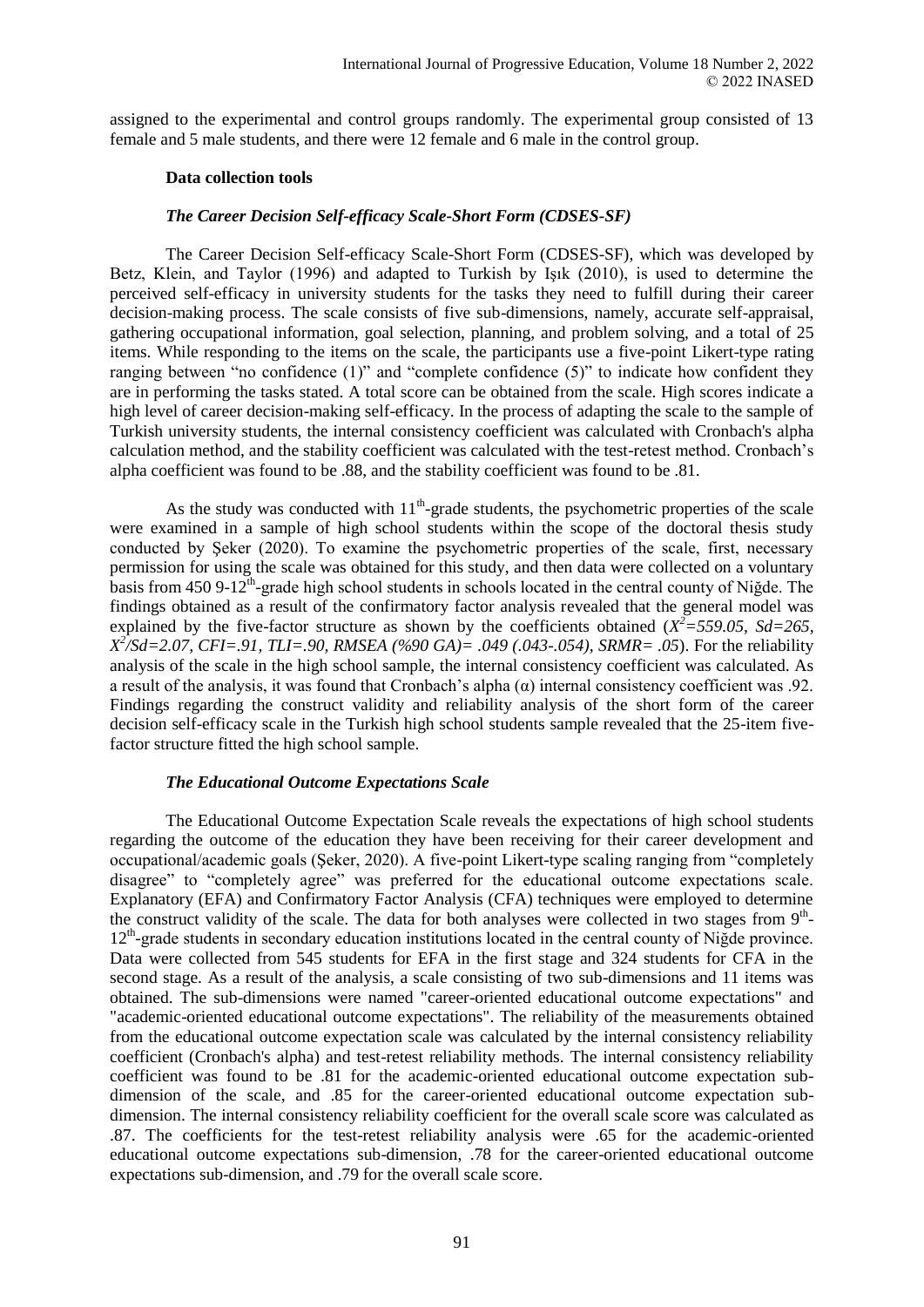#### **The Career Psychoeducation Program**

During the preparation stage of the career psychoeducation program developed based on social cognitive career theory, first, a literature review was conducted, and studies conducted on both high school students (Alvarez, 2009; Chiesa, Massei, and Guglielmi, 2016; Garcia, 2018; Kraus, 1997; Mcwhirter et al, 2000; Medina, 2010; Miles and Nidoo, 2017) and university students (Baldwin, 1998; Cox, 1996; Oreshnick, 1991; Folt and Luzzo, 1998; Fouad, Cotter, and Kantamneni, 2009; Gallo, 2017; Guillen, 2007; Işık, 2010; Joslyn, 2015; Lam and Santos, 2018; Reese and Miller, 2006; Sun, 2019) were reviewed. Later, the school psychological counselors working in secondary education institutions were consulted on what kind of activities were needed to improve the career and occupational decision-making self-efficacy of students.

The career psychoeducation program was structured under the titles of domains of selfefficacy, themes, and session goals. While creating the domains of self-efficacy and session themes of the program, the domains of self-efficacy that make up the subscales of the career decision selfefficacy scale developed by Betz et al. (1996) and used in this study were taken as a basis. These domains of self-efficacy were accurate self-appraisal, gathering occupational information, goal selection, planning, and problem solving, which were also referred to by Crites (1973) as necessary for career development. The informative sources of self-efficacy expectation were utilized in structuring the sessions and activities. In the first session of the psychoeducation program, students were informed about the purpose and content of the program, group rules were determined, concepts, such as career, job, and profession were discussed. The second and third sessions, which addressed the domain of accurate self-appraisal self-efficacy, included activities prepared by using tests, inventories, and forms to raise awareness of students about their interests, abilities, professional values, and professional personality types. The fourth and fifth sessions, which handled the domain of gathering occupational information self-efficacy, included activities on the system of transition to higher education, higher education programs, and familiarity with and searching for jobs. The sixth and seventh sessions, which addressed the domain of goal selection, involved determining the self-efficacy for academic and professional goal selection, the importance of goal setting and the advantages it provides, and making temporary job choices. The eighth and ninth sessions were about the domain of planning self-efficacy and included activities related to the importance of making educational and occupational plans, evaluation of the future of the jobs of interest, designing a career journey, giving informing about and planning for job opportunities outside university education. The tenth session, which targeted the domain of problem-solving self-efficacy, included activities in which students could express methods for gaining awareness about problems that may be encountered in the career or occupational decisionmaking process and coping with these problems. In the last session, the career psychoeducation program was evaluated, and then the posttest was administered. There was no pilot study of the psychoeducation program.

#### **Data Analysis**

Explanatory and confirmatory factor analysis techniques were used to determine the factor structures of the scale in the scale adaptation and development processes conducted within the scope of the study. To test the effectiveness of the experimental process, the two-factor ANOVA in repeated measurements technique was employed. The point to be considered in the interpretation of the twofactor ANOVA analysis in repeated measurements is that the group\*measurement joint effect is significant. The significance of the joint effect shows that the variance in the mean scores of the subjects is due to the experimental process (Büyüköztürk, 2014). The effect sizes were also calculated together with the two-factor ANOVA analysis in repeated measurements, and in this calculation, eta squared (η2) was employed, and η2 values were also included in the analysis table. SPSS 24.0 Statistics Software package was used for the analysis of the measurements of experimental and control groups and the explanatory factor analysis during the scale development process, while the AMOS Software package was used for the confirmatory factor analysis.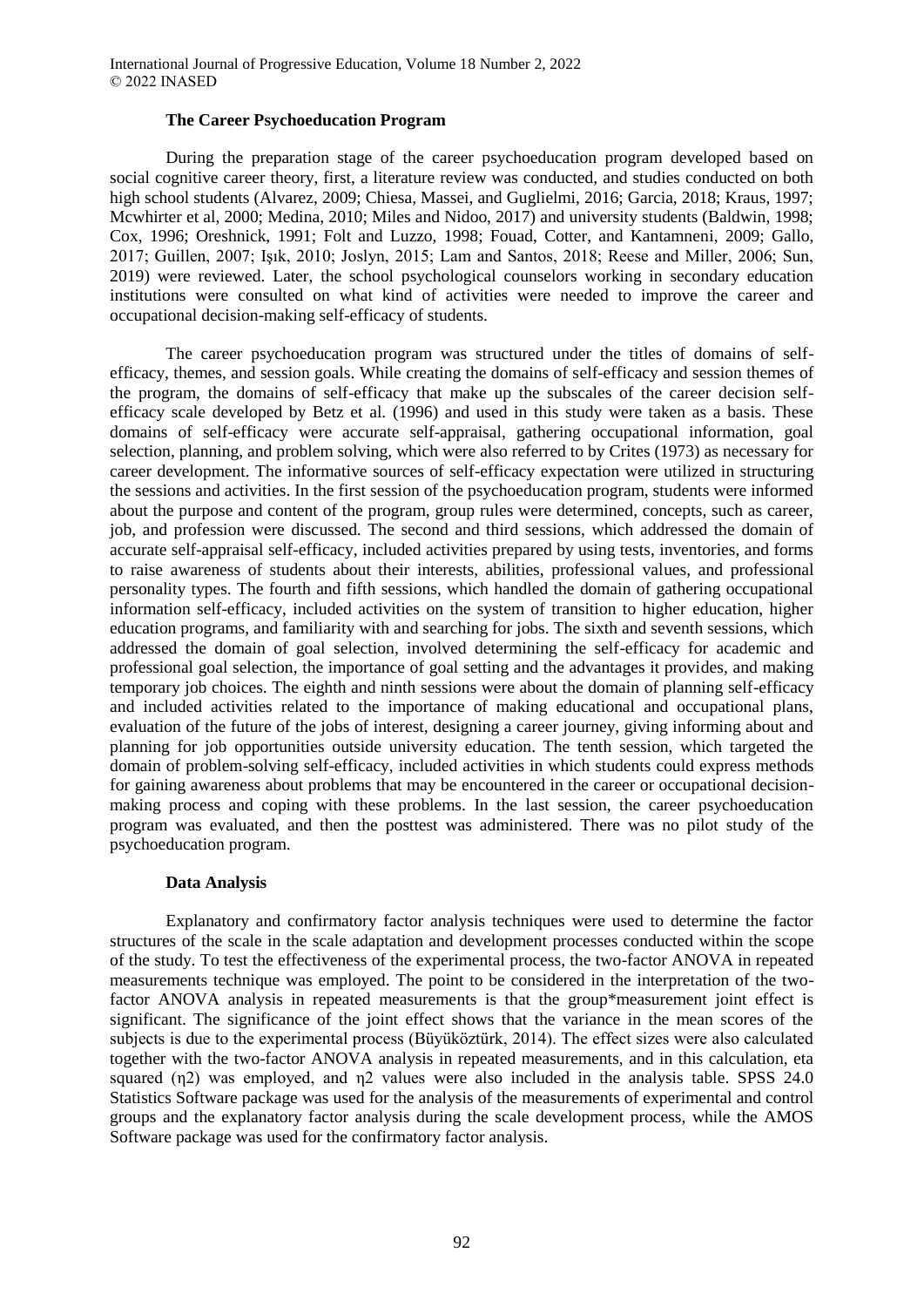# **FINDINGS**

In this section, the findings obtained in line with the hypotheses of the research are presented. In the first stage, findings related to career decision self-efficacy are presented, while in the next stage, findings regarding educational outcome expectations are included.

Table 1 shows the mean and standard deviation values of the pretest, posttest, and follow-up measurements regarding the career decision self-efficacy of the participants in the experimental and control groups.

| Table 1. Statistical results for the overall CDSES-SF scores |  |  |  |  |
|--------------------------------------------------------------|--|--|--|--|
|--------------------------------------------------------------|--|--|--|--|

| <b>CDSES-SF</b><br>Overall score |    | Pretest |       | Posttest |       | Follow-up |       |
|----------------------------------|----|---------|-------|----------|-------|-----------|-------|
| Group                            |    | ∡⊾      | Ss    |          | Ss    |           | ðЯ    |
| Experimental                     | 18 | 64.39   | 10.27 | 92.05    | 15.12 | 87.33     | 14.66 |
| Control                          | 18 | 64.55   | 10.07 | 65.78    | 18.07 | 68.17     | 13.43 |

The two-factor ANOVA analysis in repeated measurements was used to test the significance of the difference between the experimental and control groups in terms of mean career decision selfefficacy scores (pre-post-follow-up). The data obtained are given in Table 2.

|  | Table 2. ANOVA results for the pretest, posttest, and follow-up measurements of CDSES-SF |
|--|------------------------------------------------------------------------------------------|
|--|------------------------------------------------------------------------------------------|

| Sum of squares | Sd | <b>Mean squares</b> | F     |                   |     |
|----------------|----|---------------------|-------|-------------------|-----|
| 18319.435      | 35 |                     |       |                   |     |
| 6150.231       |    | 6150.231            | 17.18 | $.000^{\degree}$  | .34 |
| 12169.204      | 34 | 357.918             |       |                   |     |
| 15498.667      | 72 |                     |       |                   |     |
| 4635.630       | ↑  | 2317.815            | 21.04 | .000 <sup>2</sup> | .38 |
| 3370.963       | J. | 1685.481            | 15.30 | $.000*$           | .31 |
| 7492.074       | 68 | 110.178             |       |                   |     |
|                |    |                     |       |                   |     |

 $*_{p<.05}$ 

The analysis results of the repeated measurements of career decision self-efficacy scores indicated that there was a significant difference between the mean scores of the experimental and control groups when only the groups were taken into account, regardless of the measurements made  $(F1-34 = 17.18, p < 0.05)$ . When only the measurements were taken into account for the total scale score, regardless of the group variable, it was found that there was a significant difference between the mean scores obtained from the pretest, posttest, and follow-up measurement of the experimental and control groups (F2-68 = 21.04, p < 05). The most important finding regarding the analysis in Table 2 was that the joint effect of being in different process groups and measurement factors (pre-postfollow-up) on career decision self-efficacy scores was significant (F2-68 = 15.30, p <.05). Finally, the eta squared (η2) value, which is used to determine to what extent the variance seen in the total scale scores is explained by the experimental procedure, was examined. Accordingly, the findings obtained revealed that 31% of the variance observed in the total scale scores during the measurements could be explained by the experimental process ( $\eta$ 2 = .31). These results revealed that the variance observed in the career decision self-efficacy levels of the students in the experimental group included in the psychoeducation program showed a significant difference compared to the students in the control group who were not included in the program, and this difference was maintained in the follow-up study. The variance graph of the pretest, posttest, and follow-up measurements regarding the total scale score is given in Figure 1.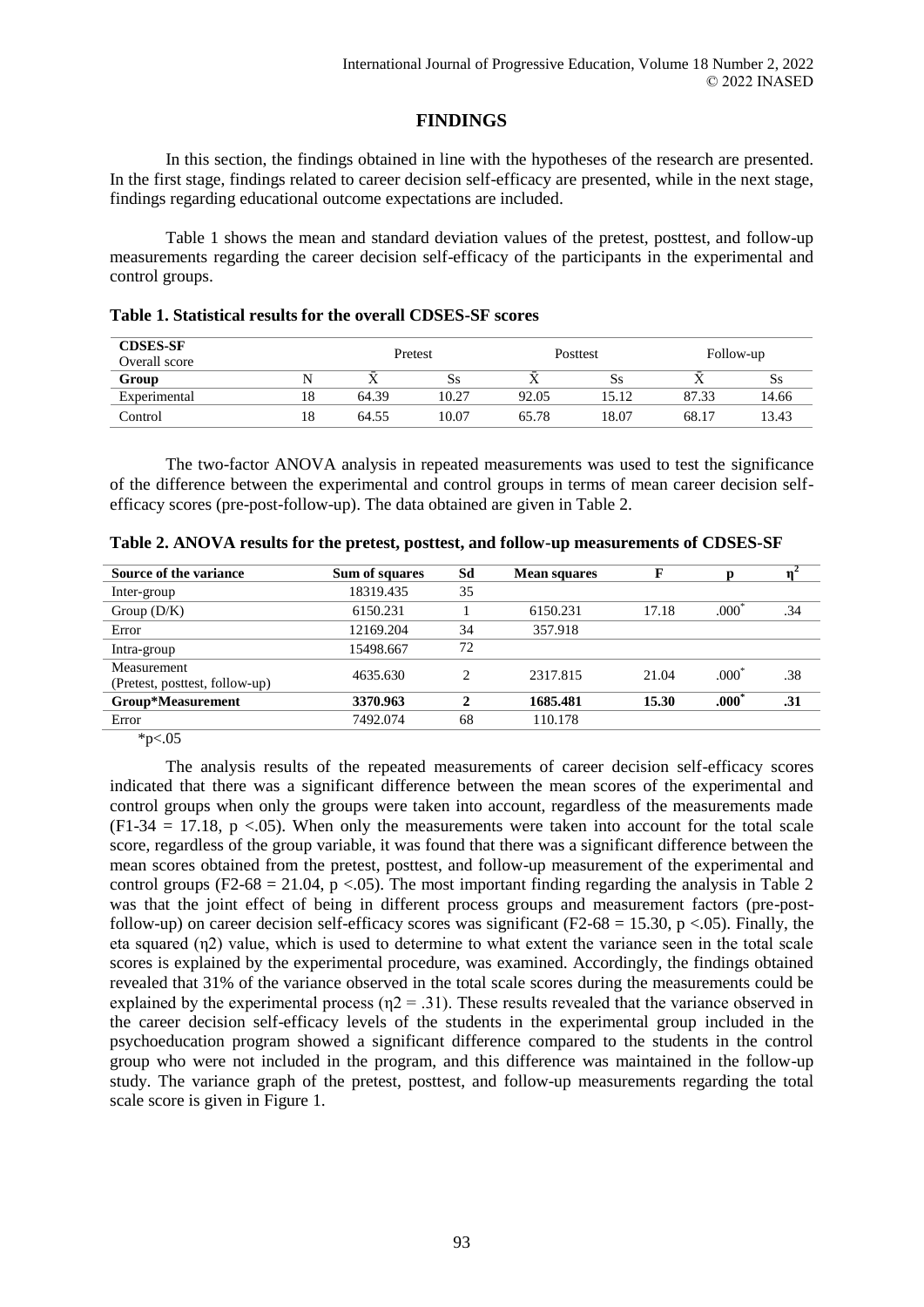

**Figure 1***.* **Graph for the measurements of the career decision self-efficacy scores**

In the second stage, the findings related to the educational outcome expectations scores were discussed. The mean and standard deviation values of the pretest, posttest, and follow-up measurements regarding the educational outcome expectations of the participants in the experimental and control groups are given in Table 3.

**Table 3. Statistical results of the total scores obtained from the educational outcome expectations scale** 

| <b>Total scores from the EOES</b> |    | Pretest |      | Posttest |      |       | Follow-up |  |
|-----------------------------------|----|---------|------|----------|------|-------|-----------|--|
| Group                             |    |         | SS   |          | SS.  |       | SS.       |  |
| Experimental                      | 18 | 29.05   |      | 40.67    |      | ЗG    | 5.80      |  |
| Control                           | 18 | 29.61   | 6.87 | 29.94    | 8.08 | 30.67 | 7.33      |  |

The results of the two-factor ANOVA analysis in repeated measurements regarding the significance of the difference between the mean educational outcome expectations scale scores of the experimental and control groups and the mean scores obtained from the measurements (pretestposttest-follow-up) are given in Table 4.

| Table 4. ANOVA results for pretest, posttest, and follow-up measurements of the educational |  |
|---------------------------------------------------------------------------------------------|--|
| outcome expectation scale                                                                   |  |

| Source of the variance         | Sum of squares | Sd | <b>Mean squares</b> | F     |                   |     |
|--------------------------------|----------------|----|---------------------|-------|-------------------|-----|
| Inter-group                    | 4491.657       | 35 |                     |       |                   |     |
| Group $(D/K)$                  | 1026.750       |    | 1026.750            | 10.07 | .003              | .23 |
| Error                          | 3464.907       | 34 | 101.909             |       |                   |     |
| Intra-group                    | 3212.666       | 72 |                     |       |                   |     |
| Measurement                    | 793.685        |    | 396.843             | 15.13 | .000 <sup>°</sup> | .31 |
| (Pretest, posttest, follow-up) |                |    |                     |       |                   |     |
| Group*Measurement              | 635.722        |    | 317.861             | 12.12 | $.000\degree$     | .26 |
| Error                          | 1783.259       | 68 | 26.224              |       |                   |     |
| $\sim$ $\sim$<br>$-1.7$        |                |    |                     |       |                   |     |

 $*p<.05$ 

The results of the analysis for repeated measures of educational outcome expectations scores indicated that there was a significant difference between the mean scores of the experimental and control groups when only the groups were considered, regardless of the measurements ( $F1-34 = 10.07$ ,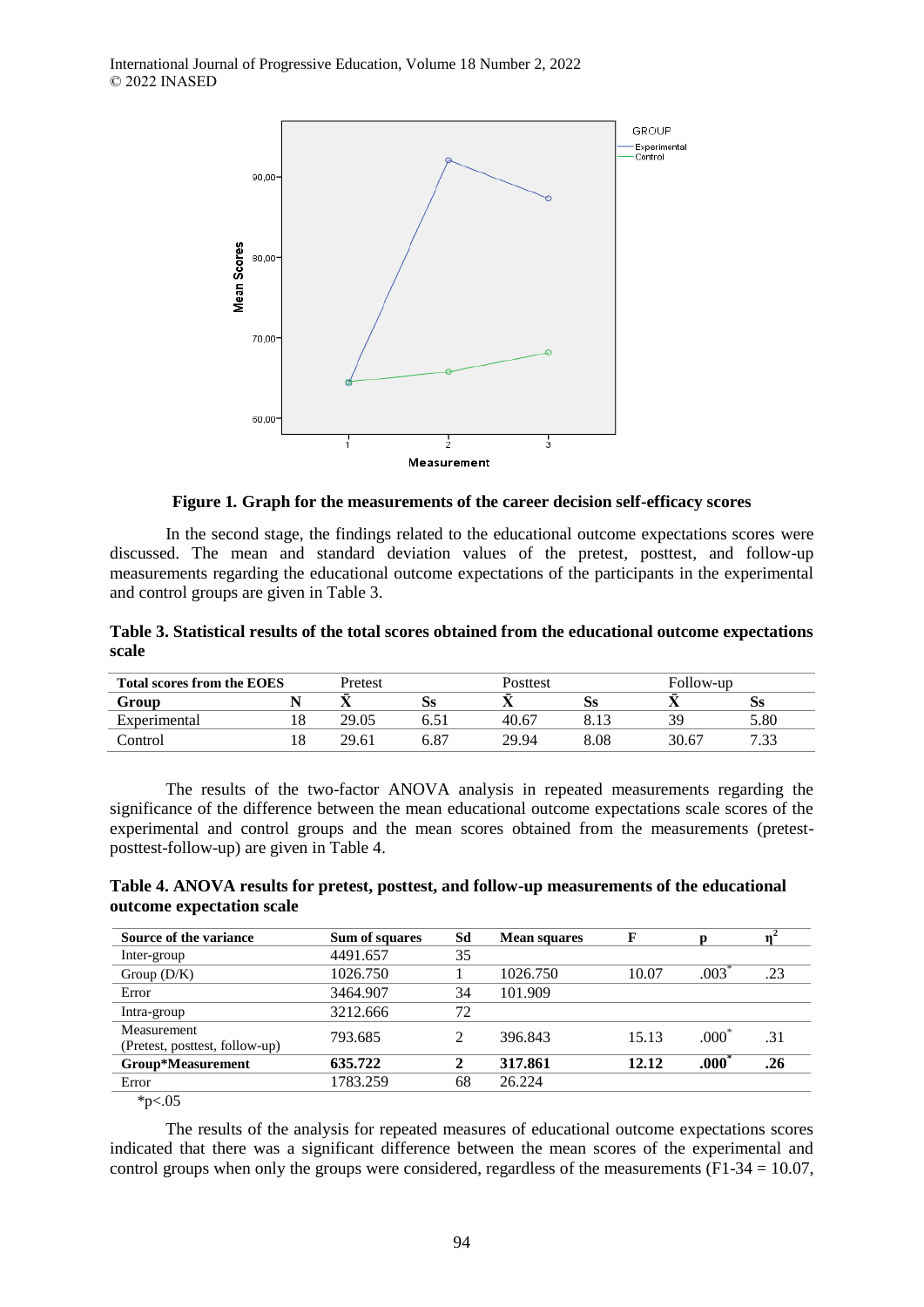p <.05). It was also found that there was a significant difference between the mean scores obtained from the pretest, posttest, and follow-up measurements of the total score of the educational outcome expectations of the experimental and control groups when only the measurements were taken into account, regardless of the group variable (F2-68 = 15.13,  $p \lt 0.05$ ). According to another important finding regarding the analysis result, which should be considered in line with the hypotheses put forward, the joint effect of being in different treatment groups and measurement factors (pre-postfollow-up) on educational outcome expectation total scores was significant (F2-68 = 12.12, p <.05). In the last stage, the eta squared (η2) value, which is used to determine to what extent the educational outcome expectations of the experimental procedure implemented explained the variance observed in the total scale scores, was examined. The data obtained showed that 26% of the variance in the educational outcome expectation scores along the measurements could be explained by the experimental procedure ( $n2 = 0.26$ ). These results revealed that there was a significant difference between the educational outcome expectation levels of the students in the experimental group participating in the psychoeducation program and those in the control group who were not included in the program in favor of the experimental group and that this difference continued in the follow-up study. The variance graph of the measurements is given in Figure 2.



**Figure 2. Graph for the measurements of the educational outcome expectations scores**

# **DISCUSSION, CONCLUSION, AND RECOMMENDATIONS**

Two hypotheses were put forward within the scope of the study. The first of these hypotheses was that there would be a difference between the mean career decision self-efficacy posttest scores of experimental group students participating in the career psychoeducation program and the control group students not included in the program in favor of the experimental group and that this difference in mean scores would persist in the follow-up measurements to be made after twelve weeks. The findings obtained from the study indicated that there was a significant increase in the mean posttest scores of the experimental group students obtained from the career decision self-efficacy scale compared to those of the control group students. It was observed that this difference between the mean scores of the experimental and control group students continued in the follow-up measurements.

When the related literature was examined, it was found that there were experimental studies based on social cognitive career theory that supported the findings of the present study. In a study conducted with high school students, Mcwhirter et al. (2000) obtained findings similar to those of this study. In this study, it was concluded that the career education program was effective in increasing the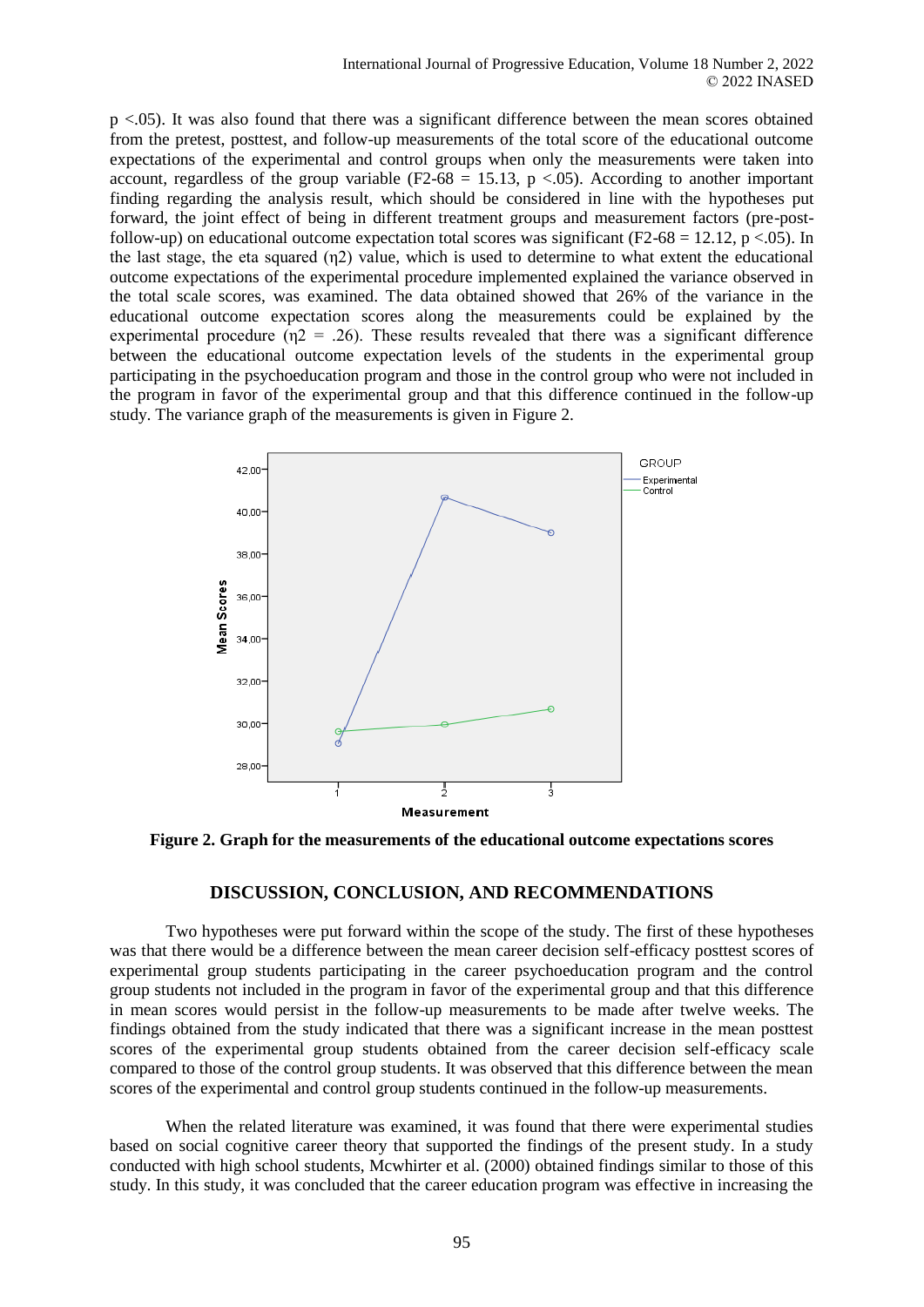career decision self-efficacy of students. In another study conducted with high school students, Alvarez (2009) revealed that the career education intervention program they developed was effective in the planning sub-dimension of career decision self-efficacy. In their study with high school students, Medina (2010) concluded that career group intervention was effective in increasing career decision-making self-efficacy. In the study conducted by Chiesa et al. (2016), it was found that career group intervention was effective in increasing career decision self-efficacy. Another study that revealed career group intervention had an impact on career decision self-efficacy was the study conducted by Falco and Summers (2019) in a high school sample.

In the literature, results obtained from experimental studies on samples consisting of university (Baldwin, 1998; Foltz and Luzzo, 1998; Fouad et al., 2009; Gallo, 2017; Işık, 2010; Lam and Santos, 2018; Reese and Miller, 2006) and secondary school students (Bozgeyikli, 2005; McComb-Beverage, 2012; Seçer, Gülbahçe, and Ateş, 2013), apart from the high school samples, were similar to the results obtained from the present study. In these studies, too, it was found that career group intervention affected career decision self-efficacy.

Contrary to the findings obtained from this study, there are also studies in the literature that concluded career intervention programs conducted with both high school students (Dungan, 1992; Kraus and Hughey, 1999) and university students (Joslyn, 2015) were not effective in increasing career decision self-efficacy.

The second hypothesis of the study was that there would be a difference between the mean educational outcome expectations posttest scores of experimental group students participating in the career psychoeducation program and the control group students not included in the program in favor of the experimental group and that his difference in mean scores would persist in the follow-up measurements to be made after twelve weeks. Findings regarding educational outcome expectation also revealed that there was a significant difference in favor of the experimental group regarding the mean posttest scores. In addition, it was found that this difference between the mean scores of the experimental and control groups continued in the follow-up measurements.

The findings of the experimental study conducted by Mcwhirter et al. (2000) regarding outcome expectations supported the findings of the present study. In the study conducted by these researchers, it was revealed that the nine-week career training program was effective in increasing the outcome expectation scores regarding the career process. In another study, which supported the findings of the present study, Garcia (2018) examined the effectiveness of the career intervention program, which they called the Career Information System (CIS) Program, and pointed out the occupational outcome expectations as one of the variables that were used to test the effect of the program. The results of the study showed that the career information system program was effective in increasing the occupational outcome expectations. The results obtained in studies conducted by Işık (2010) and Eşkisu, Haspolat, and Ağırkan (2020) in university samples also supported the findings regarding outcome expectations obtained in the present study. The results of the study conducted by Guillen (2007) indicated that, contrary to the findings obtained in this study, there was no significant difference between the experimental and control group scores in terms of the effectiveness of the outcome expectation intervention.

When the results of this study were evaluated in general, it was revealed that the career psychoeducation program developed based on social cognitive career theory had an effect on career decision self-efficacy and educational outcome expectations of 11<sup>th</sup>-grade students. The study has some limitations besides its contributions to the related literature and the field. One of these limitations was that the career psychoeducation program developed was conducted only with  $11<sup>th</sup>$ -grade students. Experts and researchers working in the field can be recommended to test the career psychoeducation program developed within the scope of this study on high school students at different grade levels.

Considering that studies conducted in high school samples based on social cognitive career theory in Turkey are quite limited, we recommend researchers should conduct experimental studies to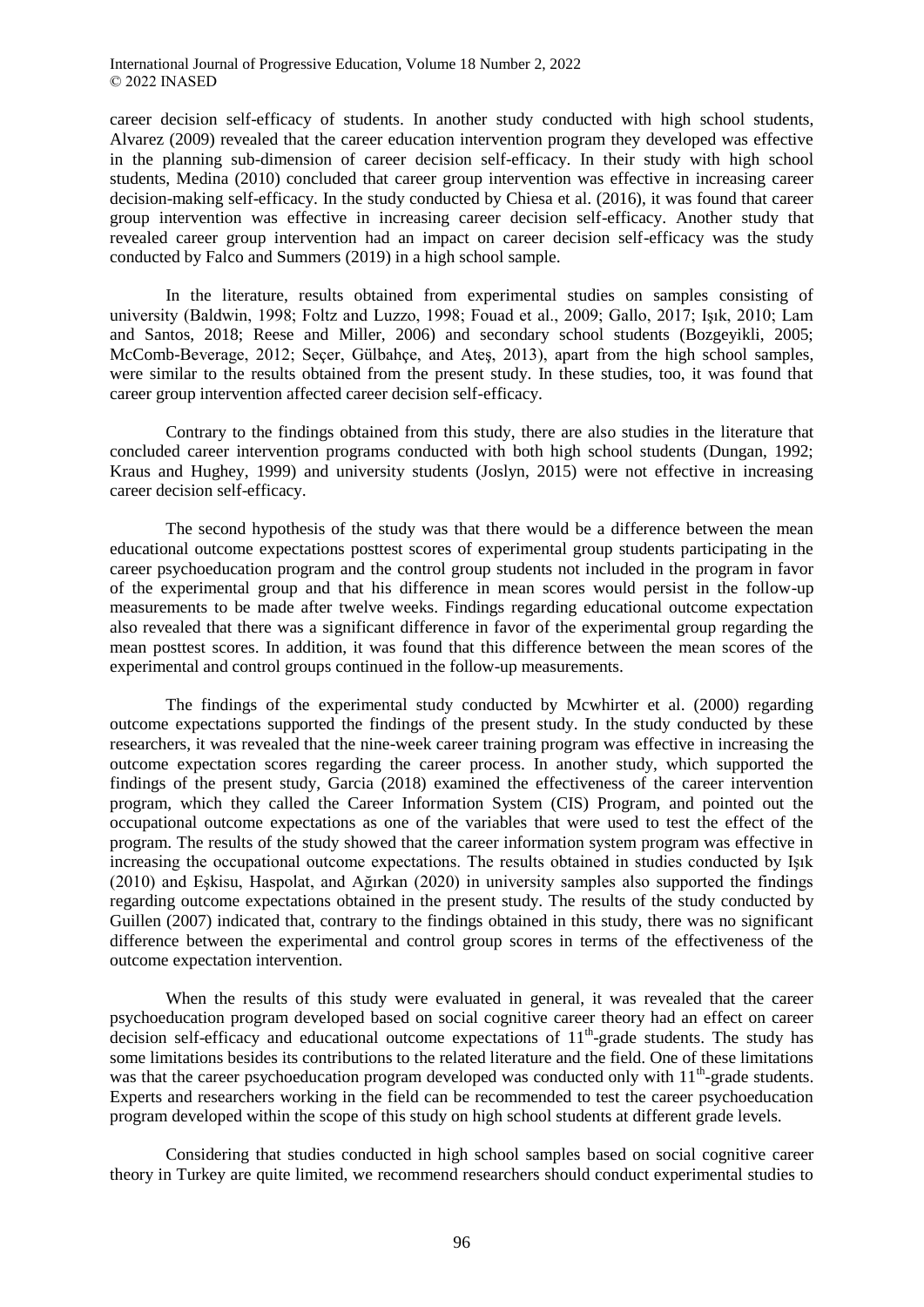test career intervention programs to be developed for different grade levels. Besides, considering the importance of self-efficacy and outcome expectations in the career development process, it is thought that experimental or mixed-method studies on this topic will provide significant contributions to the field and the literature.

Another limitation of the study was that the follow-up measurements were made only twelve weeks after the administration of the posttest. Longer-term effects of the program can be revealed by making more follow-up measurements in studies to be conducted with similar or different samples. However, the effects of the career psychoeducation program, which was designed based on social cognitive career theory within the scope of the study, on different class levels or different variables (career indecision, occupational maturity, etc.) can be tested by researchers in future studies.

The career psychoeducation program designed within the scope of the study is considered to be functional in terms of including subjects and interactive applications, which students may be interested in, and a study booklet on the implementation process. Especially school psychological counselors working in secondary education institutions can benefit from this program to increase the self-efficacy of students in the career decision-making process, and they can practice with student groups of 15-20 by identifying students who have problems in the career decision-making process.

### **REFERENCES**

- Adachi, T. (2004). Career self-efficacy, career outcome expectations and vocational interests among Japanese university students. *Psychological reports*, *95*(1), 89-100. https://doi.org/10.2466/pr0.95.1.89-100
- Ali, S. R., McWhirter, E. H., & Chronister, K. M. (2005). Self-efficacy and vocational outcome expectations for adolescents of lower socioeconomic status: A pilot study. *Journal of career assessment*, *13*(1), 40-58. https://doi.org/10.1177/1069072704270273
- Alliman-Brissett, A. E., Turner, S. L., & Skovholt, T. M. (2004). Parent support and African American adolescents' career self-efficacy. *Professional School Counseling*, 124-132.
- Alvarez, N. G. (2009). *The effects of a psychoeducational intervention on rural high school freshmen's self -reported career self –efficacy*. Unpublished doctoral dissertation (Order No. 3390254). Available from ProQuest Dissertations & Theses Global. (305147585). https://search.proquest.com/docview/305147585?accountid=16645
- Baglama, B., & Uzunboylu, H. (2017). The relationship between career decision-making self-efficacy and vocational outcome expectations of preservice special education teachers. *South African Journal of Education*, *37*(4), https://doi.org[/10.15700/saje.v37n4a1520](https://doi.org/10.15700/saje.v37n4a1520)
- Baldwin, N. N. (1998). *The effect of a career development course on the career self-efficacy and vocational identity of community college students.* Unpublished doctoral dissertation (Order No. 9826770). Available from ProQuest Dissertations & Theses Global. https://search.proquest.com/docview/305147585?accountid=16645
- Bandura, A. (1986). *Social Foundations of Thought and Action: A Social Cognitive Theory*. Englewood Cliffs, NJ: Prentice&Hall.
- Betz, N. E., Klein, K. L., & Taylor, K. M. (1996). Evaluation of a short form of the career decisionmaking self-efficacy scale. *Journal of career assessment*, *4*(1), 47-57. https://doi.org/10.1177/106907279600400103
- Betz, N., & Voyten, K. K. (1997). Efficacy and outcome expectation influence career exploration. *Career Development Quarterly, 46*, 197-189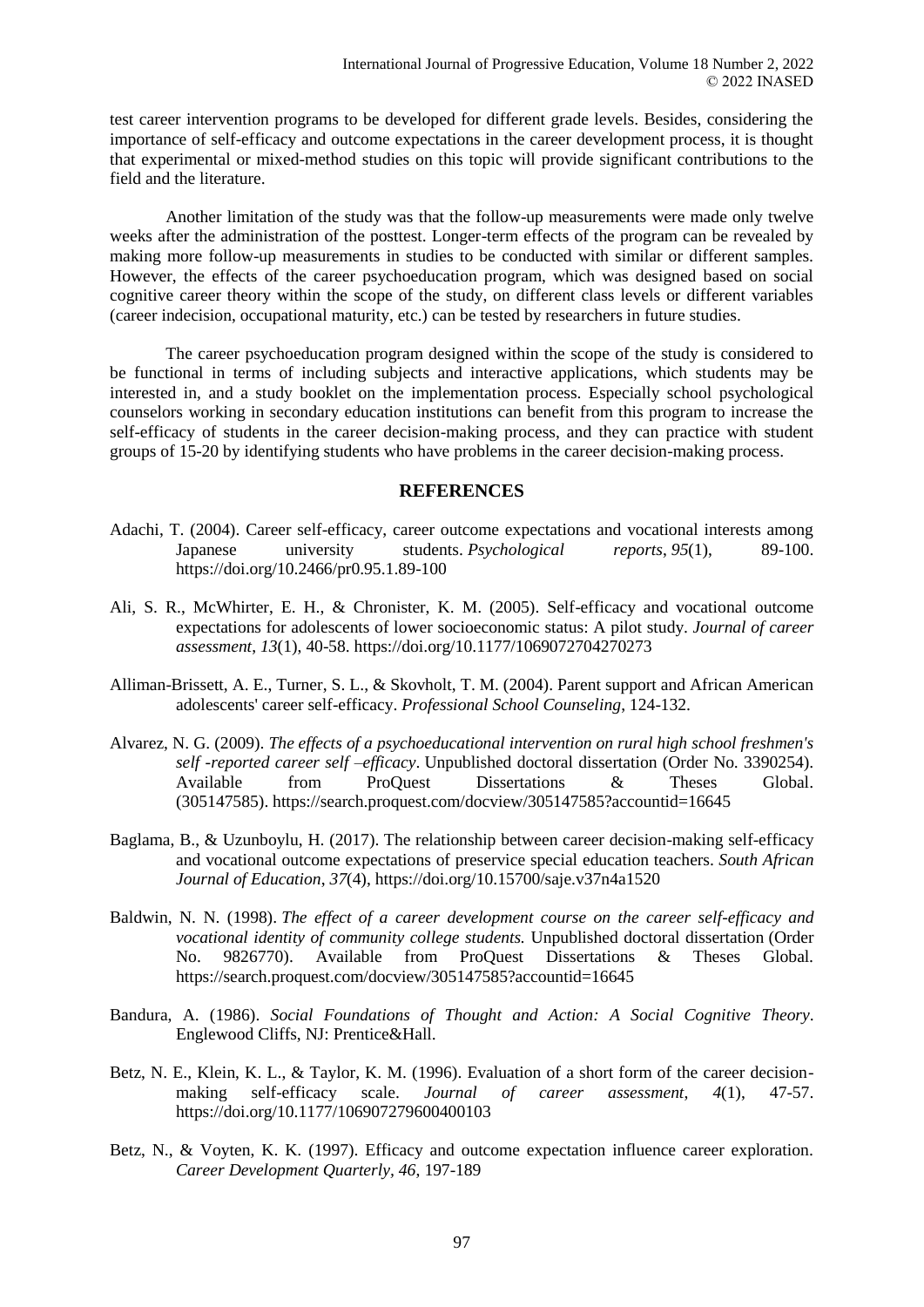- Bozgeyikli, H. (2005). *Mesleki grup rehberliğinin ilköğretim sekizinci sınıf öğrencilerinin meslek kararı vermede kendilerini yetkin görme düzeylerine etkisi*. [The effect of career group guidance on the level of primary school 8th grade students' career decision making selfefficacy] (Unpublished doctoral dissertation). Selçuk University. https://tez.yok.gov.tr/UlusalTezMerkezi/
- Büyükgöze-Kavas, A. (2011). *Testing a model of career indecision among university students based on social cognitive career theory*. (Unpublished doctoral dissertation). Middle East Technical University. https://tez.yok.gov.tr/UlusalTezMerkezi/
- Büyüköztürk, S. (2014). *Deneysel desenler [Experimental patterns] (4.ed)*. Ankara: Pegem A Publications
- Chaney, D., Hammond, M. S., Betz, N. E., & Multon, K. D. (2007). The reliability and factor structure of the career decision self-efficacy scale-SF with African Americans. *Journal of Career Assessment*, *15*(2), 194-205. https://doi.org/10.1177/1069072706298020
- Chartrand, J. M., & Rose, M. L. (1996). Career interventions for at‐risk populations: Incorporating social cognitive influences. *The Career Development Quarterly*, *44*(4), 341-353.
- Chiesa, R., Massei, F., & Guglielmi, D. (2016). Career decision-making self-efficacy change in Italian high school students. *Journal of Counseling & Development*, 94(2), 210-224. https://doi.org/10.1002/jcad.12077
- Conkel-Ziebell, J. L. (2010). *Promoting viable career choice goals through career decision-making self-efficacy and career maturity in inner-city high school students: A test of social cognitive career theory.* Unpublished doctoral dissertation (Order No. 3422537). https://search.proquest.com/docview/756234851?accountid=16645
- Conklin, A. M., Dahling, J. J., & Garcia, P. A. (2013). Linking affective commitment, career selfefficacy, and outcome expectations: A test of social cognitive career theory. *Journal of Career Development*, *40*(1), 68 83. https://doi.org/10.1177/0894845311423534
- Cox, S. H. (1996). *The effectiveness of career planning courses in enhancing career decision-making self-efficacy*. Unpublished doctoral dissertation (Order No. 9709900). Available from ProQuest Dissertations & Theses Global. (304335294). https://search.proquest.com/docview/304335294?accountid=16645
- Creed, P., Patton, W., & Prideaux, L. A. (2006). Causal relationship between career indecision and career decision-making self-efficacy: A longitudinal cross-lagged analysis. *Journal of career development*, *33*(1), 47-65. https://doi.org/10.1177/0894845306289535
- Domene, J. F. (2012). Calling and career outcome expectations: The mediating role of self-efficacy. *Journal of Career Assessment*, *20*(3), 281-292 https://doi.org/10.1177/1069072711434413
- Dungan, H. (1992). *A study of self-efficacy based interventions on the career development of high achieving male and female high school students.* Unpublished doctoral dissertation. (Order No. 9220632). Available from ProQuest Dissertations & Theses Global.https://search.proquest.com/docview/303996713?accountid=16645
- Eşkisu, M., Haspolat N.M. ve Ağırkan, M. (2020). Improving Career Decision Self-Efficacy and Vocational Outcome Expectancies of Psychological Counselor Candidates. *OPUS– International Journal of Society Researches*, 16(31), 4186-4209. https://doi.org/10.26466/opus.720708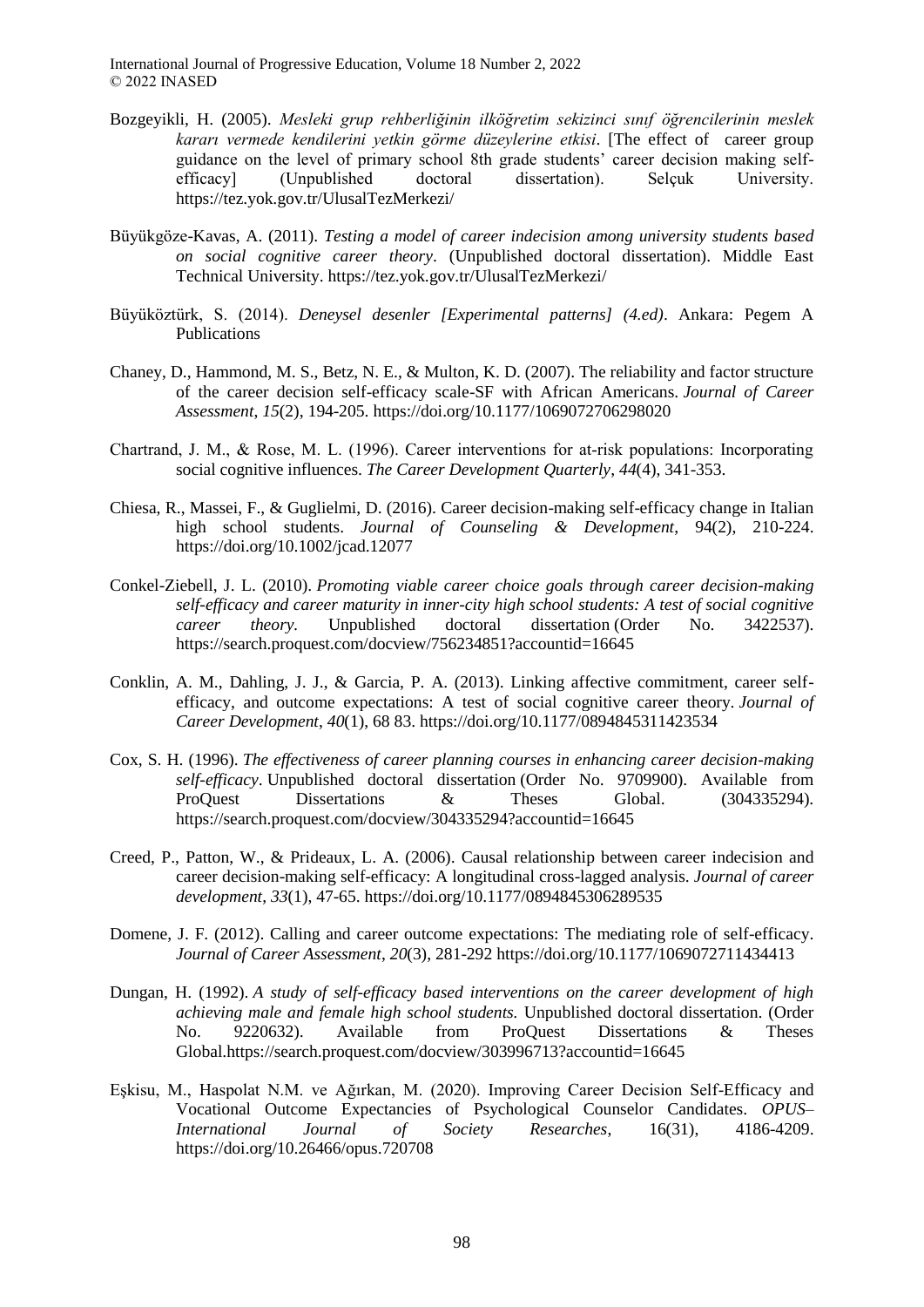- Falco, L. D., & Summers, J. J. (2019). Improving career decision self-efficacy and STEM self-efficacy in high school girls: Evaluation of an intervention. *Journal of Career Development*, *46*(1), 62-76. https://doi.org/10.1177/0894845317721651
- Feldt, R. C., & Woelfel, C. (2009). Five-factor personality domains, self-efficacy, career-outcome expectations, and career indecision. *College Student Journal*, *43*(2), 429-438.
- Foltz, B.M., & Luzzo, D.A. (1998). Increasing the career decision-making selfefficacy of nontraditional college students*. Journal of College Counseling*, 1 (1), 35-44. https://doi.org/10.1002/j.2161-1882.1998.tb00122.x
- Fouad, N., Cotter, E. W., & Kantamneni, N. (2009). The effectiveness of a career decision-making course. *Journal of Career Assessment*, *17*(3), 338-347. https://doi.org/10.1177/1069072708330678
- Gallo, J. L. (2017). *The effect of an interdisciplinary career exploration course on college students' career decision-making and career decision-making self-efficacy.* Unpublished doctoral dissertation (Order No. 10689560). Available from ProQuest Dissertations & Theses Global. https://search.proquest.com/docview/1985964021?accountid=16645
- Garcia, E. A. (2018). *Career information system utilization and high school students' vocational skills self-efficacy, outcome expectations, work hope, career planning, and career decision-making difficulties*. Unpublished doctoral dissertation (Order No. 10682971). Available from ProQuest Dissertations  $\&$  Theses Global. https://search.proquest.com/docview/2138913979?accountid=16645
- Garcia, P. R. J. M., Restubog, S. L. D., Toledano, L. S., Tolentino, L. R., & Rafferty, A. E. (2012). Differential moderating effects of student-and parent-rated support in the relationship between learning goal orientation and career decision-making self-efficacy. *Journal of Career Assessment*, *20*(1), 22-33. https://doi.org/10.1177/1069072711417162
- Gaudron, J. P. (2011). A psychometric evaluation of the career decision self-efficacy scale–short form among French university students. *Journal of Career Assessment*, *19*(4), 420-430. https://doi.org/10.1177/1069072711409713
- Gianakos, I. (1999). Patterns of career choice and career decision-making self-efficacy. *Journal of Vocational Behavior, 54*(2), 244-258. https://doi.org/10.1006/jvbe.1998.1668
- Grier-Reed, T. L., & Skaar, N. R. (2010). An outcome study of career decision self-efficacy and indecision in an undergraduate constructivist career course. *The Career Development Quarterly*, *59*(1), 42-53. https://doi.org/10.1002/j.2161-0045.2010.tb00129.x
- Guillen, A. L. (2007). *Effectiveness of an outcome expectation intervention for college students*. Unpublished doctoral dissertation (Order No. 3279083). Available from ProQuest Dissertations  $\&$  Theses Global. (304780250). https://search.proquest.com/docview/304780250?accountid=16645
- Gushue, G. V. (2006). The relationship of ethnic identity, career decision-making self-efficacy and outcome expectations among Latino/a high school students. *Journal of Vocational Behavior*, *68*(1), 85-95. https://doi.org/10.1016/j.jvb.2005.03.002
- Gushue, G. V., & Whitson, M. L. (2006). The relationship among support, ethnic identity, career decision self-efficacy, and outcome expectations in African American high school students: Applying social cognitive career theory. *Journal of Career Development*, *33*(2), 112-124. https://doi.org/10.1177/0894845306293416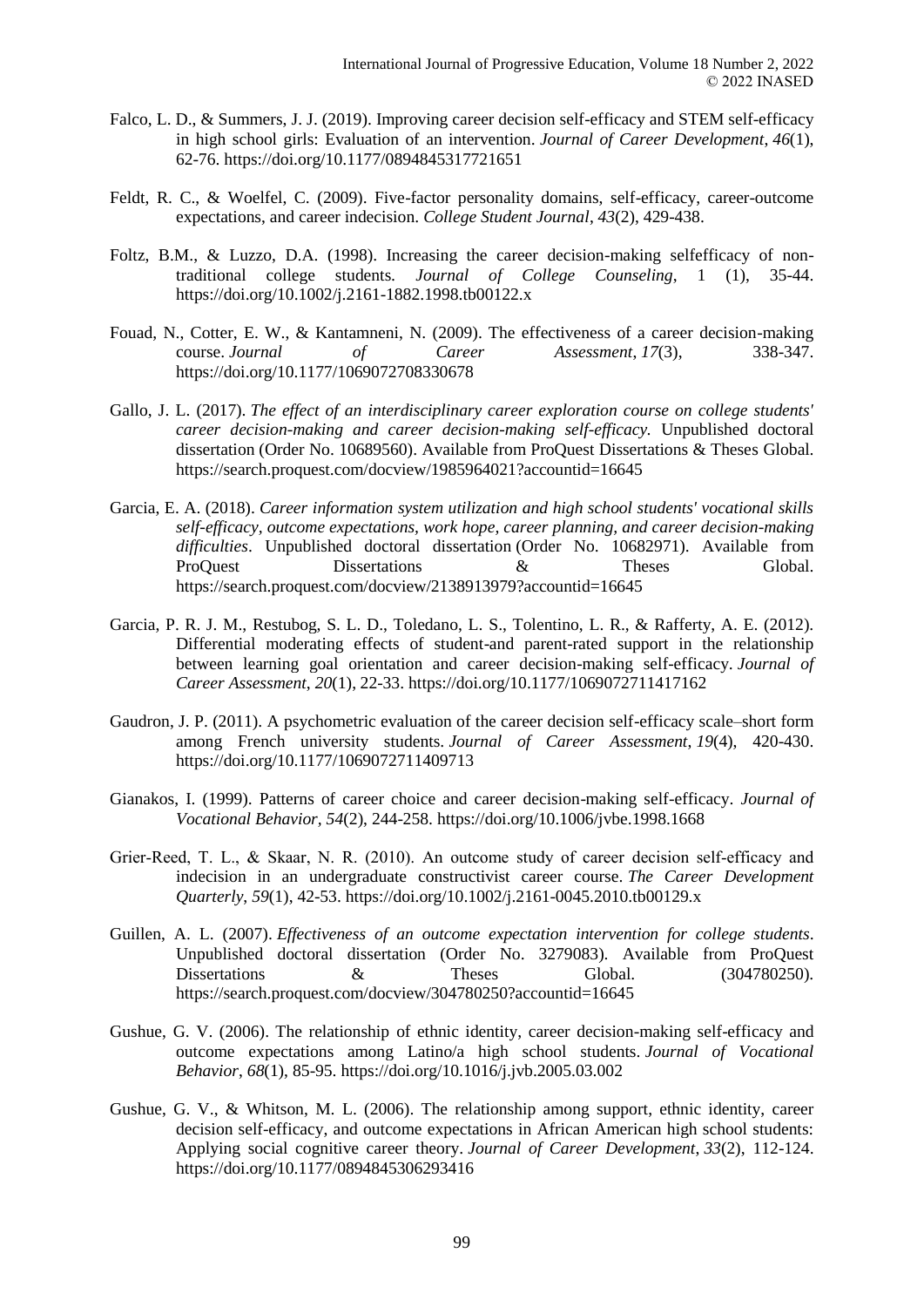- Hackett, G., & Betz, N. E. (1981). A self-efficacy approach to the career development of women. *Journal of vocational behavior*, *18*(3), 326-339.
- Hackett, G., & Betz, N. E. (1995). Self efficacy and career choice and development. In J. E. Maddux (Ed.), Self-efficacy, adaptation, and adjustment: Theory, research, and application (pp.249- 280). New York: Plenum.
- Hampton, N. Z. (2006). A psychometric evaluation of the career decision self-efficacy scale-short form in Chinese high school students. *Journal of Career Development*, *33*(2), 142-155. https://doi.org/10.1177/0894845306293540
- Hou, C., Wu, L., & Liu, Z. (2014). Effect of proactive personality and decision-making self-efficacy on career adaptability among Chinese graduates. *Social Behavior and Personality: An International Journal, 42*(6), 903-912. https://doi.org/10.2224/sbp.2014.42.6.903
- Işık, E. (2010). *Sosyal bilişsel kariyer teorisi temelli bir grup müdahalesinin üniversite öğrencilerinin kariyer kararı yetkinlik ve mesleki sonuç beklenti düzeylerine etkisi*. [Effects of a social cognitive career theory-based group intervention on career decision self efficacy and vocational outcome expectations among undergraduate students] (Unpublished doctoral dissertation). Çukurova University. https://tez.yok.gov.tr/UlusalTezMerkezi/
- Jin, L., Watkins, D., & Yuen, M. (2009). Personality, career decision self-efficacy and commitment to the career choices process among Chinese graduate students. *Journal of Vocational Behavior*, *74*(1), 47-52. https://doi.org/10.1016/j.jvb.2008.10.002
- Joslyn, B. M. (2015). *Exploring the impact of a career development intervention on the career decision-making self-efficacy and goal instability of first generation college students, given perceived barriers.* Unpublished doctoral dissertation (Order No. 3724326). Available from ProQuest Dissertations & Theses Global. (1729601993). https://search.proquest.com/docview/1729601993?accountid=16645
- Kahraman, F. (2020). *Hemşirelik öğrencilerine verilen kariyer danışmanlığının kariyer kararsızlığı ve kariyer karar verme yetkinliği üzerine etkisi. [The effect of career counseling provided to nursing students on career indecision and career decision-making competence].*  (Unpublished doctoral dissertation). İnönü University. https://tez.yok.gov.tr/UlusalTezMerkezi/
- Kraus, L. J. (1997). *The impact of an intervention on the career decision-making self-efficacy and career indecision of high school juniors*. Unpublished doctoral dissertation.(Order No. 9804368). Available from ProQuest Dissertations & Theses Global. https://search.proquest.com/docview/304350384?accountid=16645
- Lam, M., & Santos, A. (2018). The impact of a college career intervention program on career decision self-efficacy, career indecision, and decision-making difficulties. *Journal of Career Assessment*, *26*(3), 425-444. https://doi.org/10.1177/1069072717714539
- Lent, R. W. (2013). A social cognitive view of career development and counseling. In S. D. Brown & R. W. Lent (Eds.) *Career development and counseling: Putting theory and research to work*, *2*, 115-146. John Wiley & Sons
- Lent, R. W., & Brown, S. D. (1996). Social cognitive approach to career development: An overview. *The Career Development Quarterly*, *44*(4), 310-321.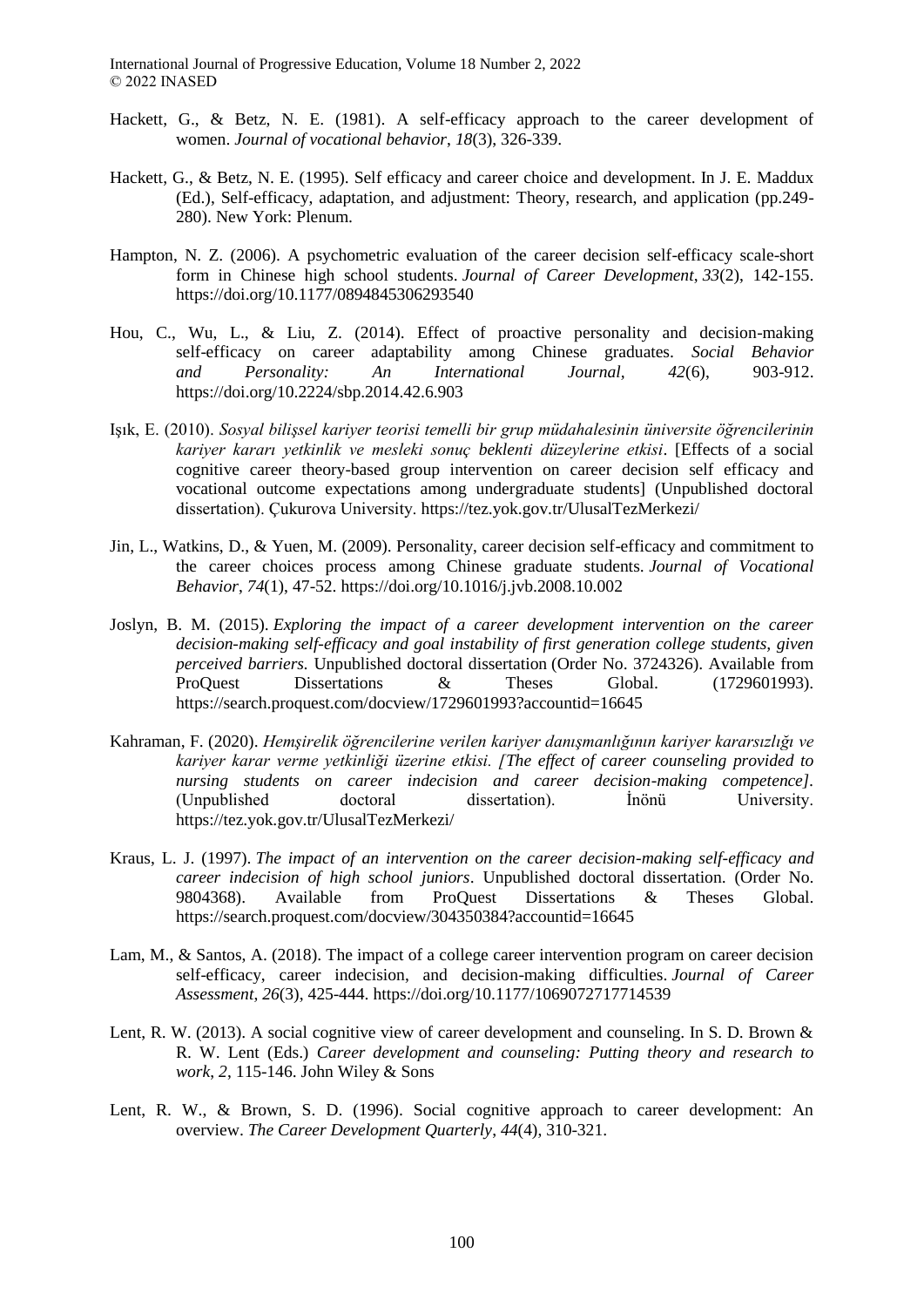- Lent, R. W., & Brown, S. D. (2013). Understanding and facilitating career development in the 21st century. In S. D. Brown & R. W. Lent (Eds.) *Career development and counseling: Putting theory and research to work*, *2*, 1-26. John Wiley & Sons, Inc.
- Lent, R. W., Brown, S. D. & Hackett, G. (1994). Toward A Unifying Social Cognitive Theory Of Career And Academic İnterest, Choice, And Performance. *Journal of Vocational Behavior, 34*, 79–122.
- Lip, J. S. (2014). *The effects of a career-planning course on community college students' career self efficacy and career indecisiveness.* Unpublished doctoral dissertation. (Order No. 3616698). Available from ProQuest Dissertations & Theses Global. https://search.proquest.com/docview/1526503479?accountid=16645
- McWhirter, E. H., Rasheed, S., & Crothers, M. (2000). The effects of high school career education on social cognitive variables*. Journal of Counseling Psychology*, 47, 330-341. https://doi.org/10.1037/0022-0167.47.3.330
- Medina, B. M. (2010). *Career course impact on adolescents' levels of career decision self-efficacy, hope, and self-esteem*. Unpublished doctoral dissertation (Order No. 3400883). Available from ProQuest Dissertations & Theses Global. https://search.proquest.com/docview/1112246405?accountid=16645
- Metheny, J., & Mcwhirter, E. H. (2013). Contributions of social status and family support to college students' career decision self-efficacy and outcome expectations. *Journal of Career Assessment*, *21*(3), 378-394. https://doi.org/10.1177/1069072712475164
- Miguel, J. P., Silva, J. T., & Prieto, G. (2013). Career decision self-efficacy scale—short form: a Rasch analysis of the Portuguese version. *Journal of Vocational Behavior*, *82*(2), 116-123. https://doi.org/10.1016/j.jvb.2012.12.001
- Miles, J., & Naidoo, A. V. (2017). The impact of a career intervention programme on South African Grade 11 learners' career decision-making self-efficacy. *South African Journal of Psychology*, *47*(2), 209-221. https://doi.org/10.1177/0081246316654804
- Miller, M. J., Sendrowitz Roy, K., Brown, S. D., Thomas, J., & McDaniel, C. (2009). A confirmatory test of the factor structure of the short form of the career decision self-efficacy scale. *Journal of Career Assessment*, *17*(4), 507-519. DOİ:/10.1177/1069072709340665
- Oreshnick, C. A. (1991). *Enhancing career decision-making self-efficacy via a university career course intervention.* Unpublished doctoral dissertation (Order No. 9212176). Available from ProQuest Dissertations & Theses Global. (303952994). https://search.proquest.com/docview/303952994?accountid=16645
- Öztürk, M. (2020). *Üniversite kariyer gelişim programının öğrencilerin kariyer farkındalığı, karar verme yetkinliği ve stresi üzerindeki etkisi*. [*The effects of university career development program on students' career awareness, decision-making self-efficacy, and stress*] (Unpublished doctoral dissertation). Marmara University. https://tez.yok.gov.tr/UlusalTezMerkezi/
- Page, J., Bruch, M. A., & Haase, R. F. (2008). Role of perfectionism and Five-Factor model traits in career indecision. *Personality and Individual Differences, 45*(8), 811-815. https://doi.org/10.1016/j.paid.2008.08.013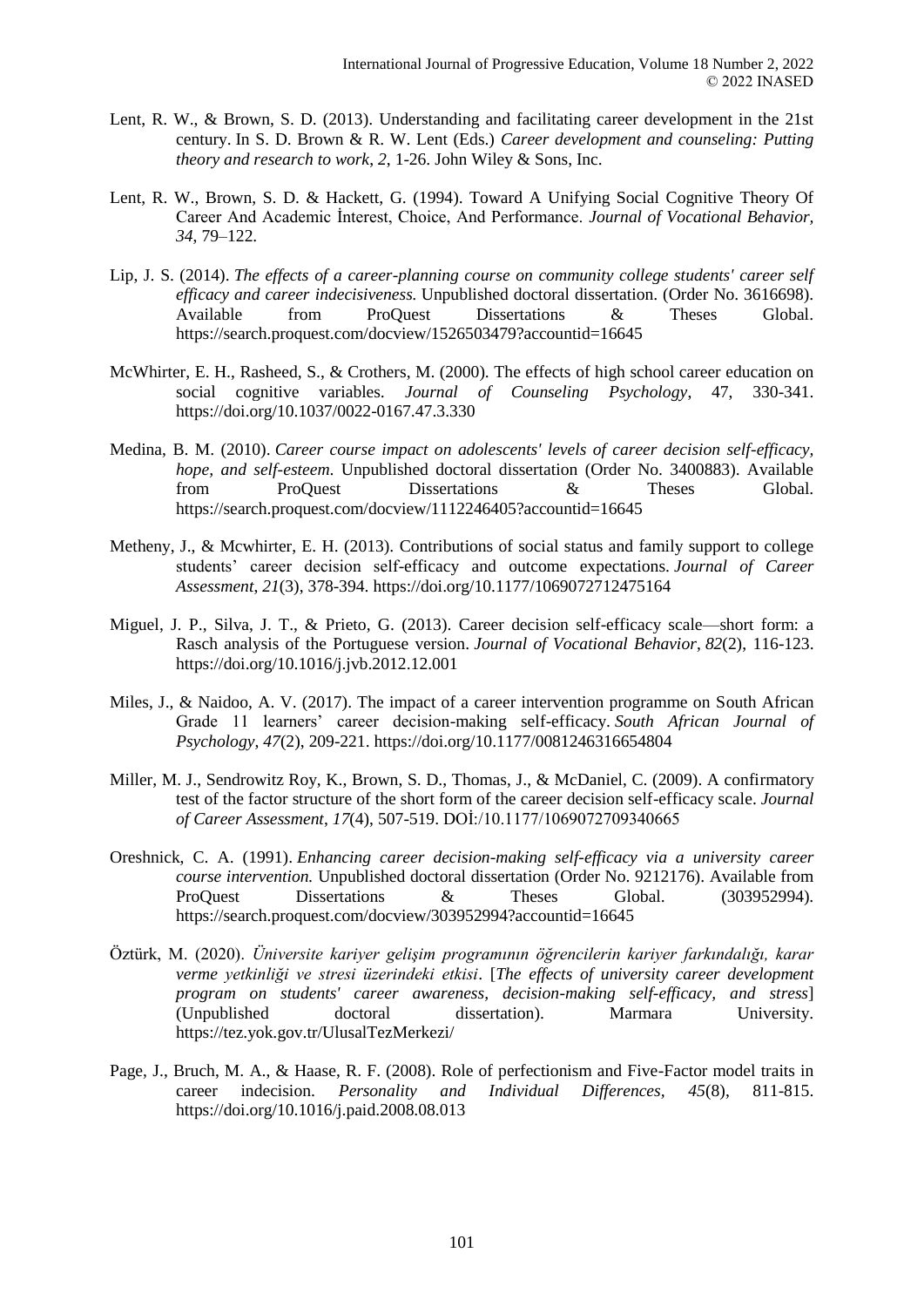- Patel, S. G., Salahuddin, N. M., & O'Brien, K. M. (2008). Career decision-making self-efficacy of Vietnamese adolescents: The role of acculturation, social support, socioeconomic status, and racism. *Journal of Career Development*, *34*(3), 218-240. DOI:10.1177/0894845307308488
- Penn, L. T., & Lent, R. W. (2019). The joint roles of career decision self-efficacy and personality traits in the prediction of career decidedness and decisional difficulty. *Journal of Career Assessment*, 27(3):457-470.https://doi.org/10.1177/1069072718758296.
- Presti, A. L., Pace, F., Mondo, M., Nota, L., Casarubia, P., Ferrari, L., & Betz, N. E. (2013). An examination of the structure of the career decision self-efficacy scale (short form) among Italian high school students. *Journal of Career Assessment*, *21*(2), 337-347. https://doi.org/10.1177/1069072712471506
- Pulliam, N., Ieva, K. P., & Burlew, L. (2017). The Relationship between Perceived Career Barriers and Career Decision Self-Efficacy on Initial Career Choice among Low-Income, First Generation, Pre-Freshman, College-Bound Students. *Journal of College Access*, *3*(2), 78-97. https://scholarworks.wmich.edu/jca/vol3/iss2/7
- Reese, R. J., & Miller, C. D. (2006). Effects of a university career development course on career decision-making self-efficacy. *Journal of Career assessment*, *14*(2), 252-266. https://doi.org/10.1177/1069072705274985
- Seçer, İ., Gülbahçe, A. ve Ateş, B. (2013). Mesleki grup rehberlik etkinliğinin ilköğretim 8. sınıf öğrencilerinin mesleki yetkinlik düzeylerine etkisi. *Turkish Journal of Education*, *2*(1), 29- 38.
- Sisco, M. W. (2014). *Career decision-making self-efficacy: examining the effects of career choice, education, and work experience of entrepreneurs*. Unpublished doctoral dissertation. (Order No. 3642949). Available from ProQuest Dissertations & Theses Global (3642949). https://search.proquest.com/docview/1609721003?accountid=16645
- Springer, S. H., Larson, L. M., Tilley, B. P., Gasser, C. E., & Quinn, A. C. (2001). The Development of an Educational and Career Outcome Expectancy Scale. *Paper presented at the Annual Meeting of the American Psychological Association (109th, San Francisco, CA, August 24- 28, 2001)*
- Sun, Z. (2019). *The effects of design thinking on students' career self-efficacy in career guidance courses.* Unpublished doctoral dissertation. (Order No. 13814393). Available from ProQuest Dissertations  $\&$  Theses Global. (2240091504). https://search.proquest.com/docview/2240091504?accountid=16645
- Şeker, G. (2020). *Kariyer psiko-eğitim programının on birinci sınıf öğrencilerinin kariyer kararı yetkinlik ve eğitsel sonuç beklenti düzeylerine etkisi*. [*The effect of the career psychoeducation program on the career decision-making self-efficacy and educational outcome expectation levels of eleventh grade students*] (Unpublished doctoral dissertation). Mersin University. https://tez.yok.gov.tr/UlusalTezMerkezi/
- Taylor, K. M., & Betz, N. E. (1983). Applications of self-efficacy theory to the understanding and treatment of career indecision. *Journal of vocational behavior*, *22*(1), 63-81.
- Tilley, B. P. (2005). *The development of the revised version of the educational outcome expectancy scale*. Unpublished doctoral dissertation. Available from ProQuest Dissertations & Theses Global. https://search.proquest.com/docview/304990975?accountid=16645